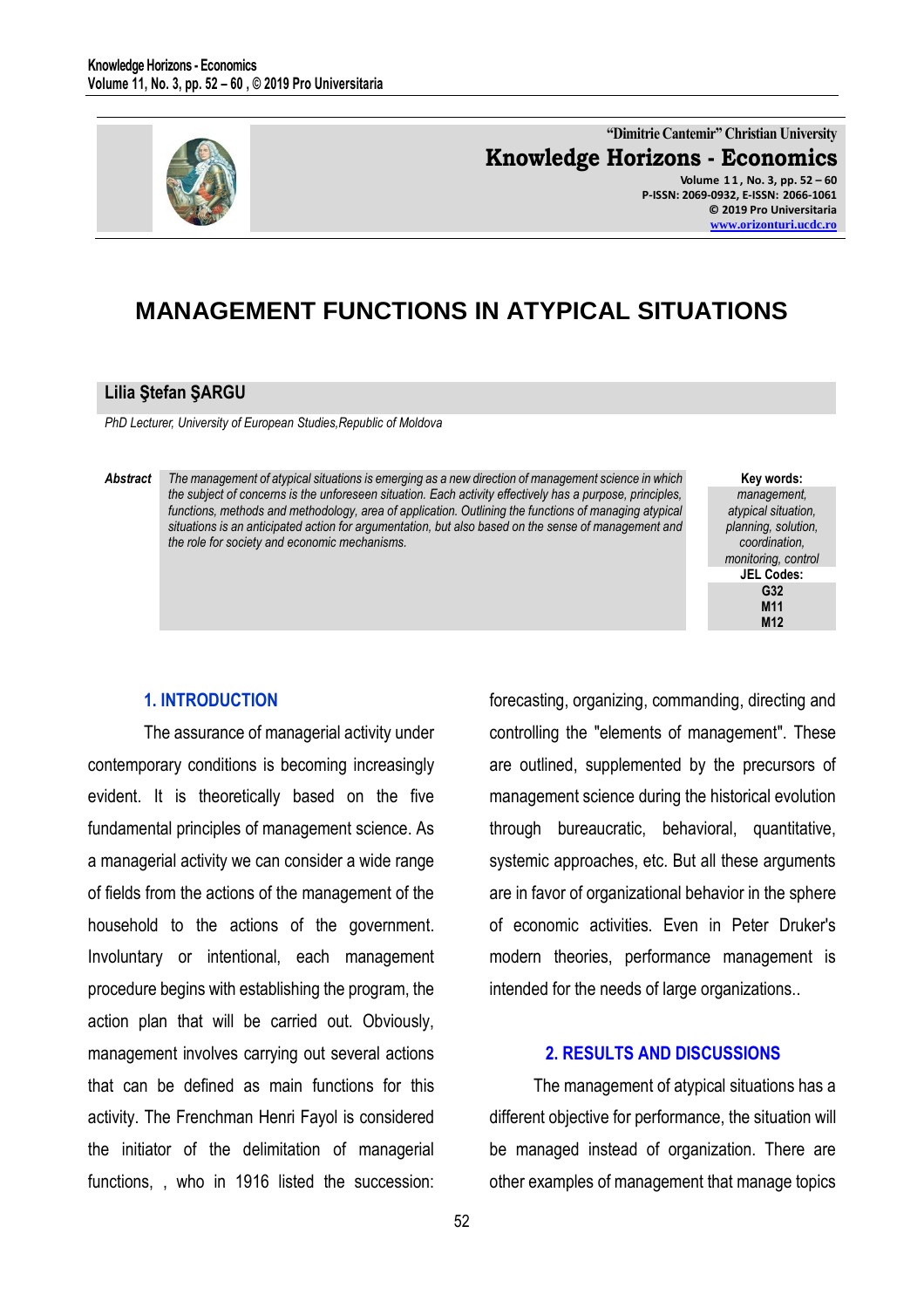- crisis management; qualities - quality management, actions - strategic management, etc. Each one being part of the classic management, but at the same time an identical feature. In this context we identify the functions of managing atypical situations as the following:

- *Planning*
- *Solving*
- *Coordination*
- *Control*

#### *2.1. PLANNING*

The issue of efficient planning is becoming more and more current in the contemporary economic world. Long-term planning is one of the most used strategic elements, which ensures the clear vision of the future achievements of the company, and the activity itself starts from the initial point. Under competitive conditions, businesses are required to ensure long-term planning with innovative elements to identify efficiency solutions. In the view of some scientists "Planning is an activity by managerial excellence. All managers, in one way or another, plan." [1] So the decisive role in the planning process is played by the human factor and the manager's skill in setting future goals.

The role of the planning consists in designing and evaluating the prospect of the near or distant future through the concrete actions established to reach the objectives and aspirations. Planning as a function of classical management is also studied and analyzed in the context of the influence of unforeseen factors in the design, evaluation and implementation process. The study of the management behavior with a decisive factor in the case of the emergence of situations out of the ordinary, but with possible solution represents a new element approached in the strategic planning.

Providing excellent planning under the current conditions, is a difficult subject to achieve, but studying atypical situations and managing efficienttly is an exit from the block positions. In this paper, the author presented the pillars of the initial phase of the planning process, the schema of the continuous strategic planning procedures and the reactions of the management to the emergence of the non-standard situations, possible apparent in the procedure of the managerial planning. The importance of the research is summarized from the innovative element of identifying the position of the atypical situations in the planning process.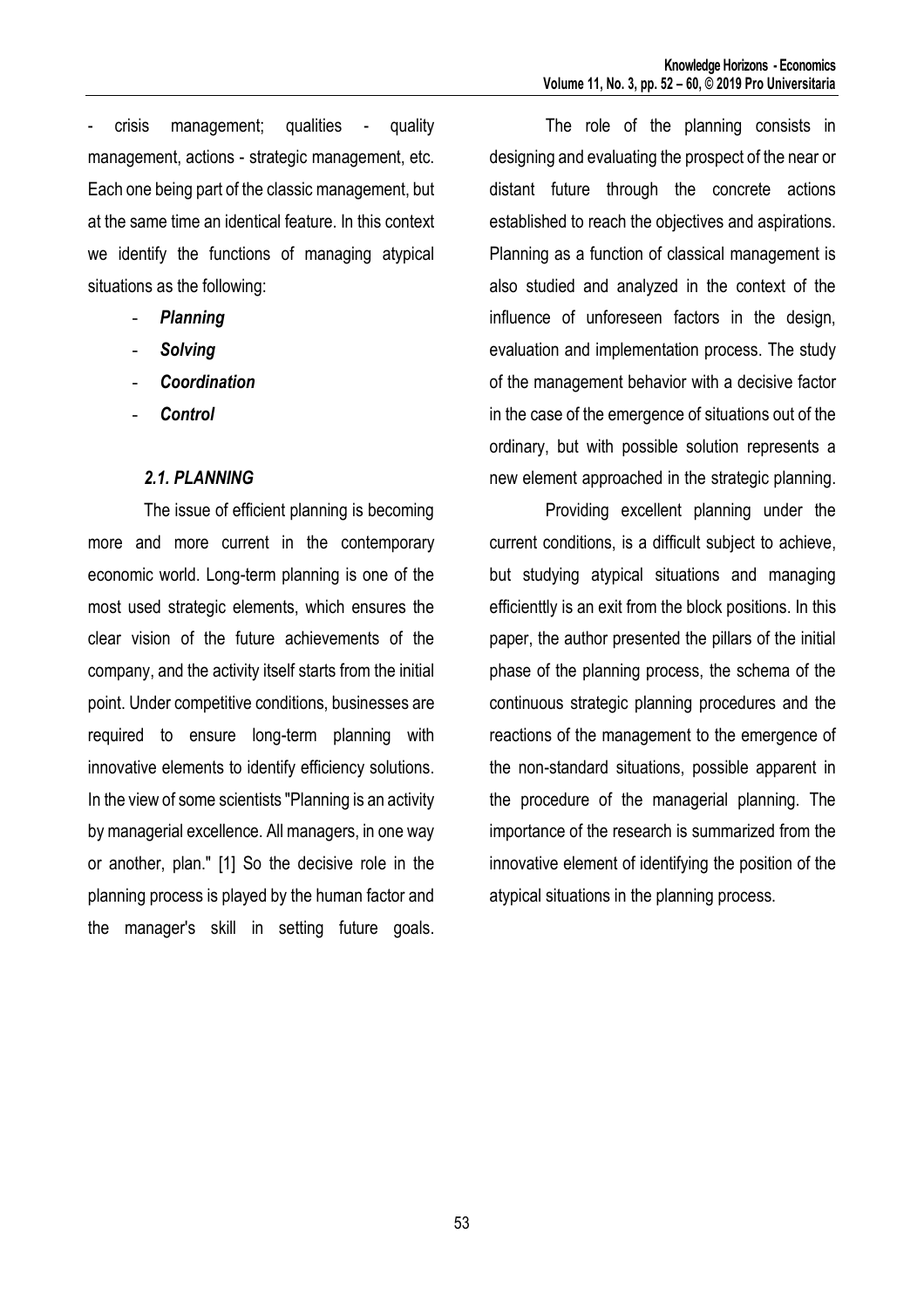

Figure 1. Key elements of the planning function

The planning process involves mobilizing managers and focusing efforts on formulating competitive, constructive goals in order to achieve certain performances. The planning actions also have some positive consequences in relation to the employees, for example they become more responsible, they feel the need in their professionalism and skills, they progress through the manifestations with multilateral horizons, they learn to think from perspective, etc. The role of the staff is unquestionably important in the planning process, since the objectives will be achieved through them, so they have already outlined certain activities that will be carried out. Participation in the planning process also ensures a high degree of safety in the development prospects of the organization and in the job security, an important fact for the modern society. Planning also provides some elements of the risk factor, such as preparing

for the emergence of unexpected situations. These will later be called atypical situations. The initiation of the planning procedure is carried out with a study of the existing situation of the subject. The most used methods of analyzing the existing situation are represented by SWOT analysis, efficient and achievable. Scoring on the positive and negative sides of the internal and external environmental factors brings convincing advantages in the planning process, because it is clear what are the chances for prospects and what comes into play. The basis of the formulation of the objectives would have been precisely from these realities, except that no one is summarized at the satisfactory level with which they want to aspire to more and greater achievements.. If the possibilities are evaluated effectively, objectives with a higher degree of difficulty can be set depending on the established threats.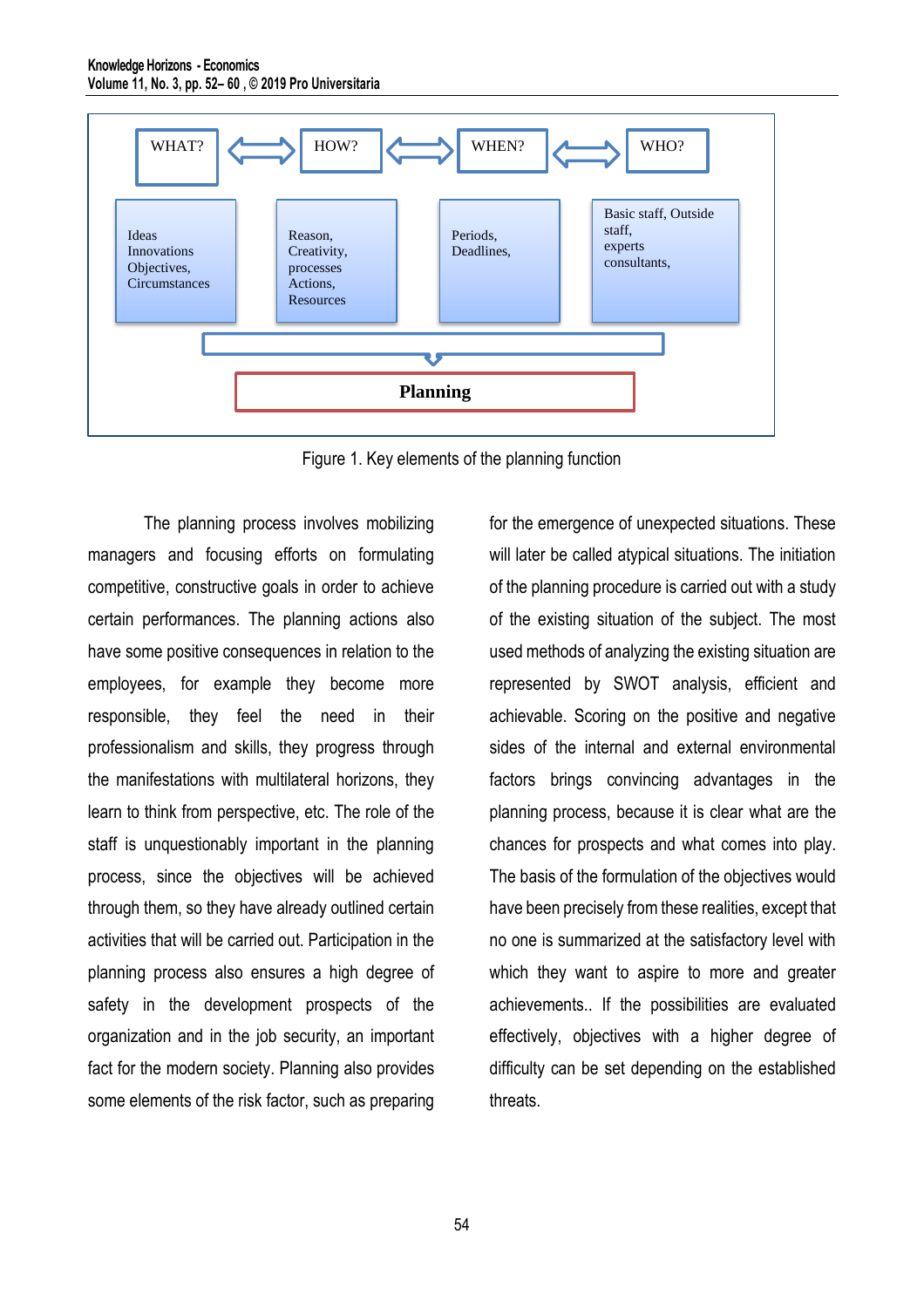

Figure 2. Planning of the atypical situation

The novelty of the study is the presentation of a planning system based on innovative elements. Efficient management planning is ensured in the 21st century by the quality management system. Through the quality of action with corrective actions, feedback and solving atypical situations, modern strategic planning will be ensured, corresponding to the current market environment..

#### *2.2. SOLVING*

The solution itself involves pursuing several options such as removing the bottleneck, identifying the solution and improving the situation. Ensuring the functioning of these options will reduce the risk of crisis and put into operation the strategic mechanism for achieving the set objectives. The

human factor and their concrete actions that they will take to look for alternatives, methods, models for solving the situation have come into play. In order for the manager to identify and evaluate the possibilities of resolution, he must have certain qualities, competences and responsibilities. In the process of solving the identified situations, it is recommended to use the maximum of creativity that will correspond to the skills and intuition. Through discussions, approaches and consultations one can reach concrete solutions for the atypical situations, only that the danger of too intense development of these resolutions can lead to delay and chaos in decision making, which in these conditions is categorically forbidden. Atypical situations due to their unpredictability can create both advantages for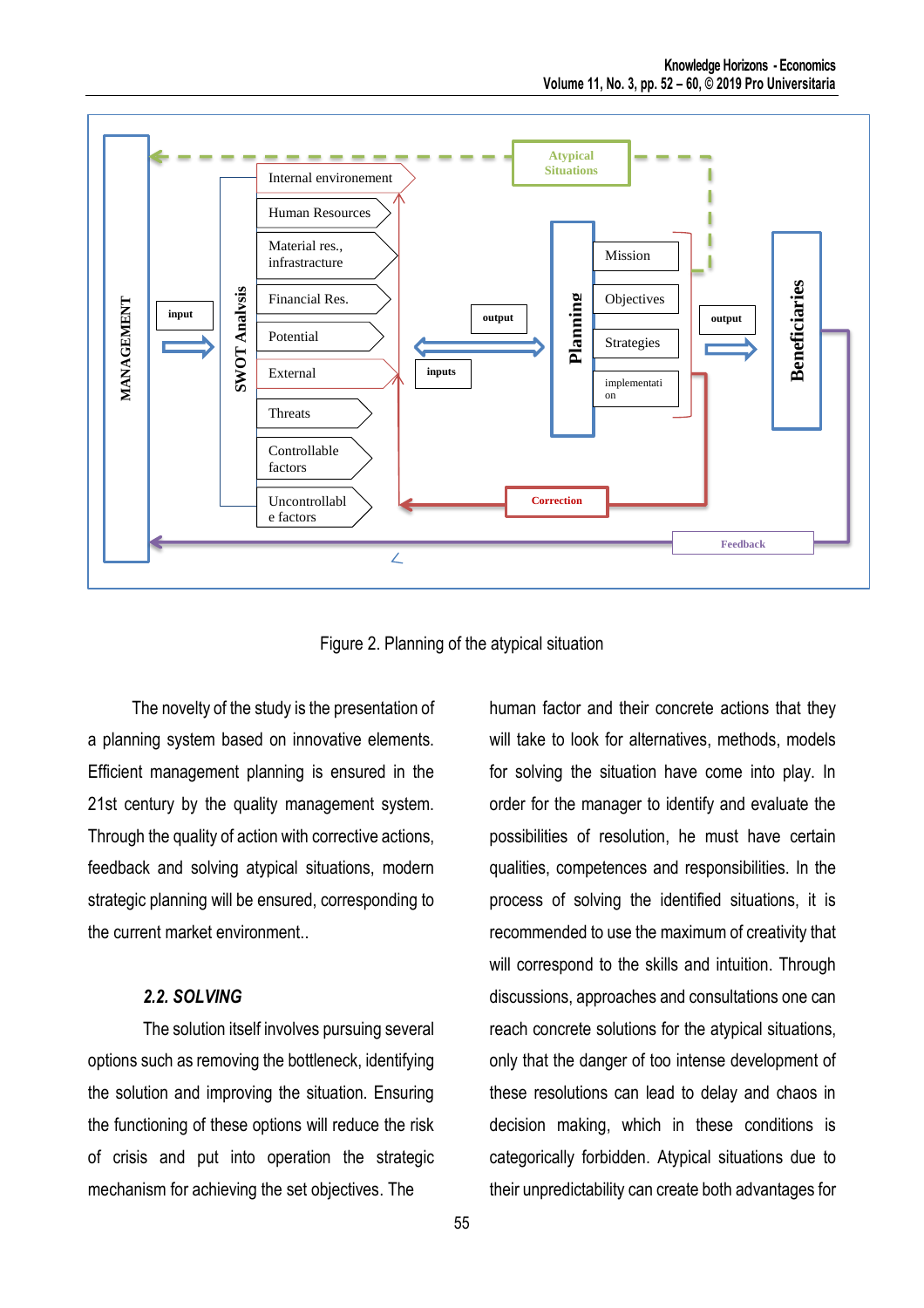settlement and the danger of their massive and rapid development as a snowball falling from a mountain with an avalanche effect. Not every manager is able to take responsibility for solving atypical situations and not every attempt of an experienced manager can be successful without risk taking. From the point of view of the procedural approach, it is important to know the conditions under which the action is being carried out in order to be able to evaluate the potential for changes from the established plan. In these conditions of modification of the internal procedure based on the atypical situation that appeared, the need for an internal strategy on the newly emerged process will appear. So the solution is implemented through an internal strategy, separated from the basic classic strategy formulated altogether. In order to formulate a new strategy for a single use of short duration, the manager will be subjected to several vagueness and will be conditioned on the one hand by the

atypical situation on the other hand by the framing in the outline of the basic strategy. After all, "a small stone can move the cart", this effect from strategy to strategy can change the vision of strategic planning under the innovative aspect of solving nonstandard situations that have arisen during the course. In classical strategic planning many scholars have confirmed the "formal character" of strategic planning, each experience of application in practice is a reason for improving and modifying the strategic theories addressed. Rather, there are no perfect strategies, there is efficient economic development that underlies a perfect strategic plan. Of course, each strategy is verified in time, after the expected results implemented, in the same context we can talk about solving atypical situations that will be considered appropriate only after they integrate into the process and unlock the situation. The solution of the atypical situations itself is to reduce the risk of uncertainty of the situation.



Figure 3. Solution of the atypical situation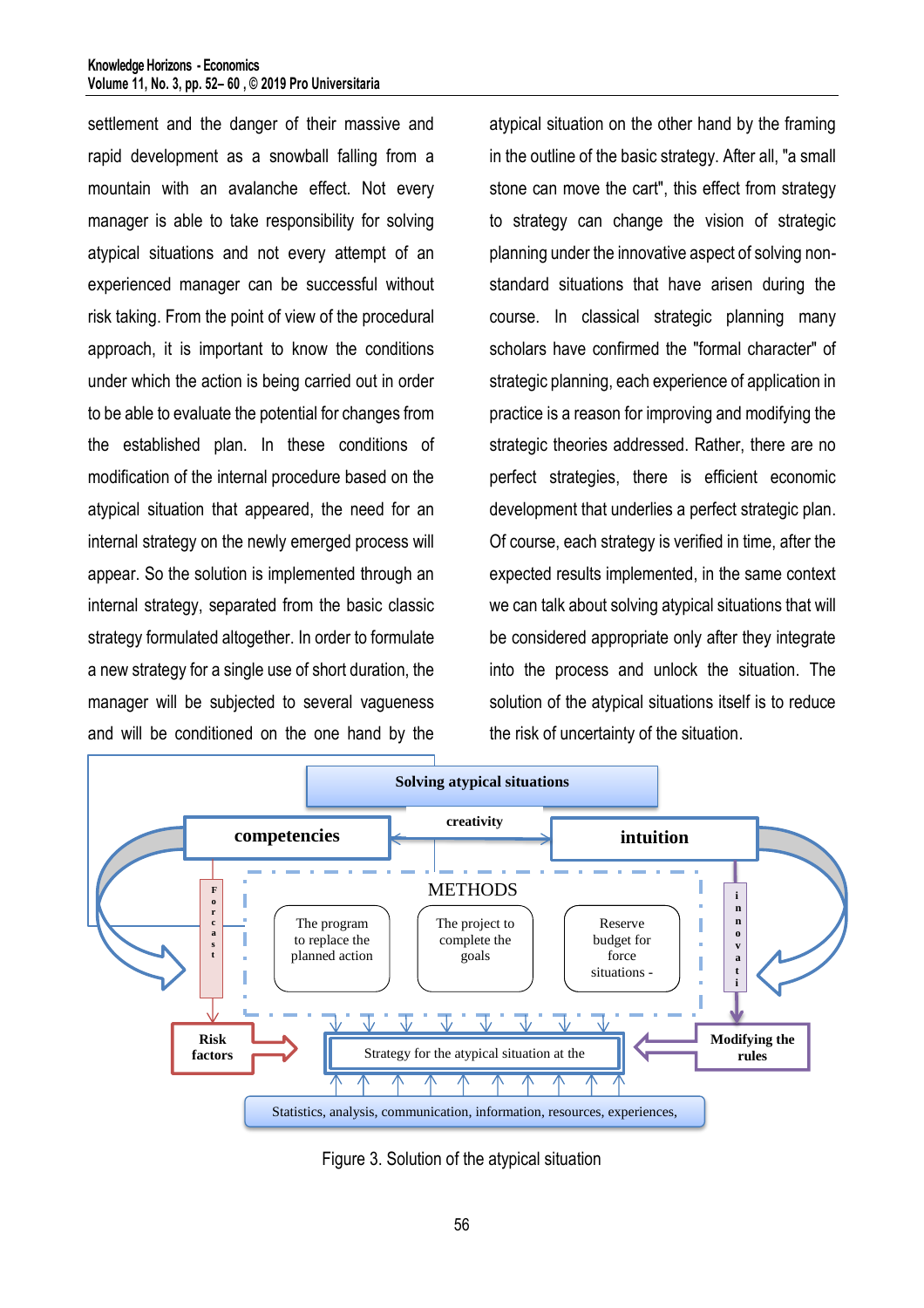Some of the useful solutions for solving problems that have arisen, but which are not likely to be repeated, are the formation of the program, project or budget. The program for solving the atypical situation will be able to substitute the planned action with another if it will fit within the resources of the planned budget, but with the establishment of another set of activities, the assignment of responsibilities, the involvement of competent units adapted to the newly established activities. The terms for modifying the actions are reduced to the maximum, to meet the deadline set for the initial objective. The project will ensure the involvement of third parties to fill the gaps that cause the atypical situation, which will act according to a single plan as a use, but lise will provide the resources necessary to act qualitatively and operatively. Budgets are the method of allocating planned reserves from the beginning to the planning stage for force - major situations and which will be implemented in the event of financial problems, failing the condition of monitoring and control of all inputs and outputs.

Improving the situation will ensure a more efficient organization for constant process start-up. Among the elements for improving the atypical situation are: establishing tasks according to competences, delimiting obligations, establishing efficient communication networks, etc. In almost all improvement initiatives, the result is only visible in time, and the conclusions and experience are summarized as an advantage of the process. Improvement of the situation represents the individualized strategy for the scope, the circumstances of accomplishment and the environment of the beneficiaries.

#### *2.3. COORDINATION*

It represents the function by which the actions of the personnel involved in solving the atypical situation will be synchronized. Because the period of action of the strategic plan of solution is quite short and is of unique use, the organizing procedure will merge with the coordination one. The procedure of organizing in such situations will be delegated to the top management or the top management, on the grounds that the responsibility for intervention and modification is their competence. The coordination itself is achieved through the personnel function. In the basic strategic plan, the distribution of functions, responsibilities, activities is an outdated stage, and the advantage of coordination in the atypical situation is summarized from the idea that most of the personnel involved in solving the problem is already present, knows the internal procedures, has information on the purpose, objectives, resources, etc. Under these conditions it is quite convenient and advantageous to involve the persons in the system. In the view of contemporary management, economic structures "should work with employees to find ways to remove threats" [2, p.200]. The atypical situation appears where the management lacks creativity, innovation, initiative and in these cases experts, consultants or other specialists are invited including from other fields of activity. The advantage of the involvement of the consultants is summarized by giving that dose of initiative that is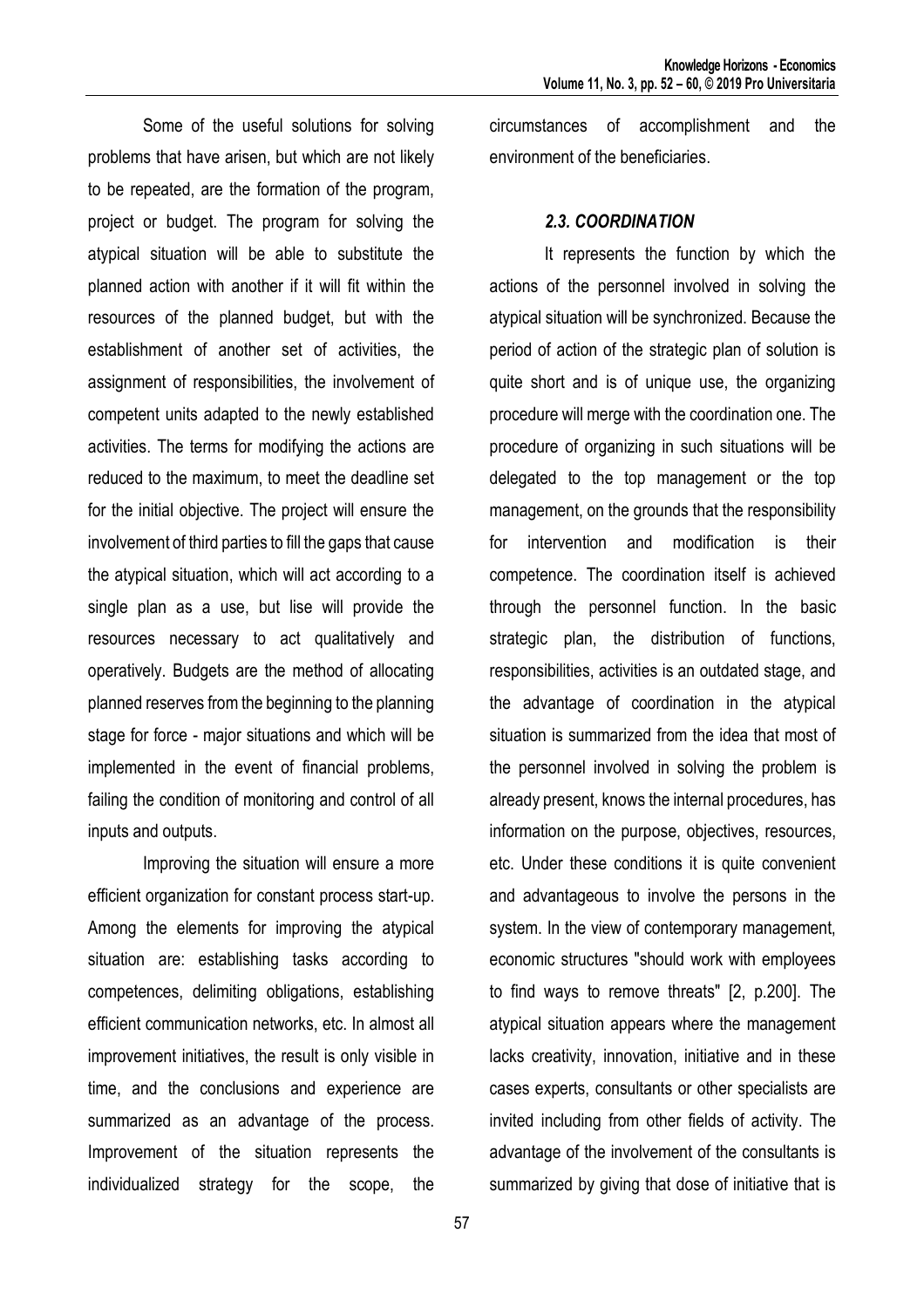missing from the group and cannot be seen from the inside, only by someone from the outside. Consultants services are not cheap at all, although the results are tangible and meet expectations. In such cases, if the strategy development period is long-term, it is advisable to educate your own employees for the reaction to atypical or nonstandard situations. In order to ensure efficiency, the manager can use guidance, suggestion and guidance methods. In case of positive reactions from the subordinate staff, a progression of competences, visions and abilities can be achieved.





Ensuring efficient coordination resists the effects of external factors with a high degree of influence, such as scientific progress, scientific research, legal framework, etc. Coordination actions for the process of solving atypical situations can be carried out at two levels: at the level of senior management and at the level of the managers of level II within the personnel involved. Ensuring efficient coordination is a continuous process.

## *2.4. CONTROL*

The control function has the meaning of establishing the execution of the action or process and identifying non-conformities. The control over the process of solving the atypical situation consists of two stages: monitoring, evaluation and control during the execution of the actions and the control of the post-settlement effects. Ensuring permanent monitoring of the implementation of the processes and procedures established at the planning stage provides for achieving the objectives without deviations in time. Monitoring solutions for unforeseen situations also has a specific sense of storing information, for identifying similar situations that appear in the future and as statistics for comparison when searching for solutions for future situations. Ensuring control during the actions allows eliminating problems at the time of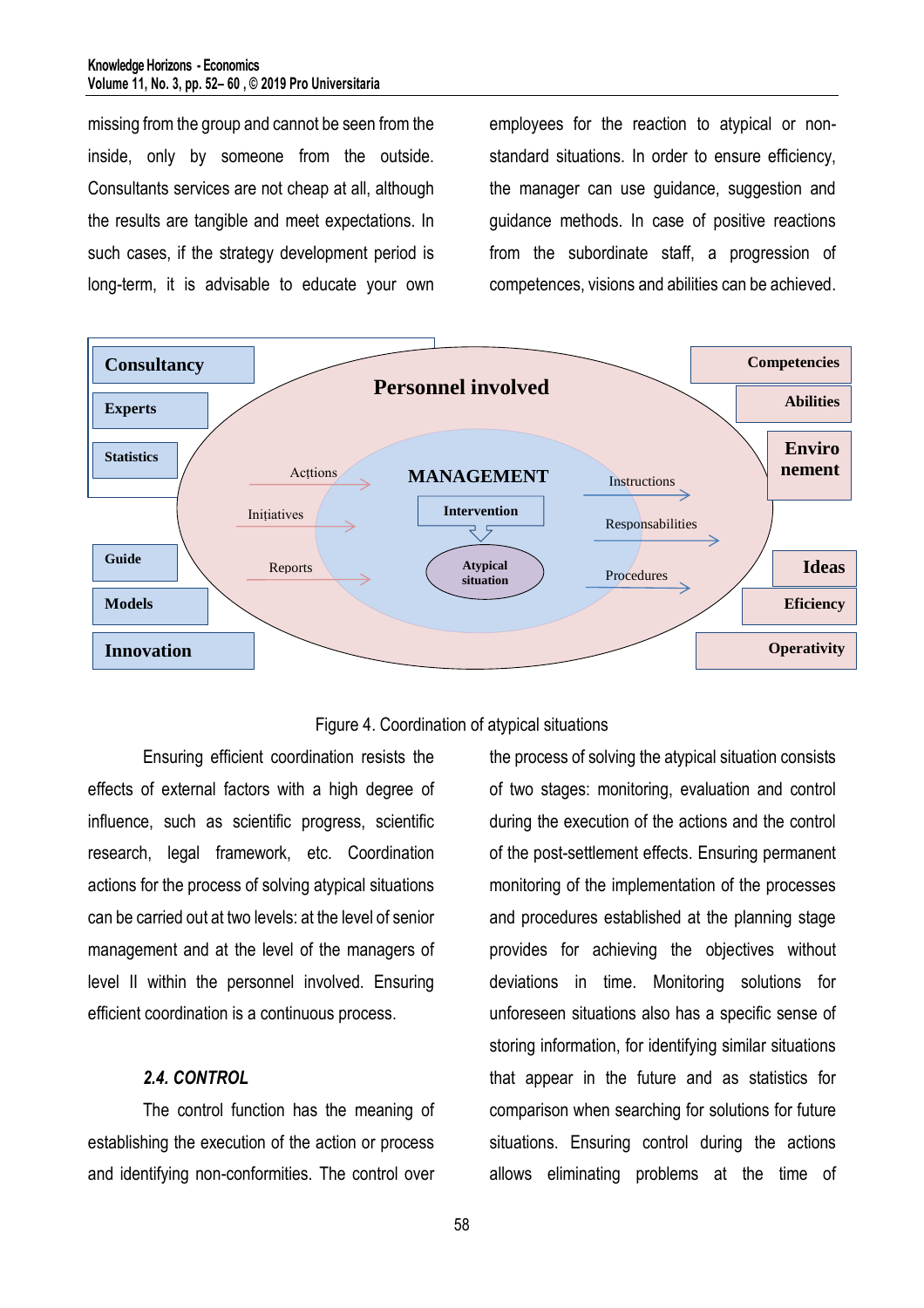occurrence and identifying potential dangers for the process of execution. The methods used are periodic control, planned control and spontaneous control. Depending on the type, the scope and the magnitude of the atypical situation that appeared, there will be established terms, measurable value indicators, standards as appropriate, requirements to be evaluated and compared. Periodic control allows for more concrete decisions by those responsible for solving atypical situations.



Figure 5 Control function of the atypical situation

Because atypical situations appear in the process of making strategic plans, the control doubles at this stage. The control staff can ensure a greater imposition on the processes of correction and adaptation to the established deadlines. In the process of controlling the strategy of the atypical situation created, the advantage of obtaining an immediate feedback can ensure the efficient achievement of the established objectives. The control function in the process of solving the atypical situation also has a specific feature, unlike the classical control function, it does not represent the purpose of the process, but a continuity for monitoring the inclusion in the initial structure of the

strategic plan. Achieving strategic goals is the most important element for a long-term strategy. Ensuring the achievement of these objectives regardless of what methods, interventions or modalities, but which do not change the meaning of the objective, are accepted. Monitoring, summarizes in the control of the integration of the strategy objectives the atypical situation within the general strategic objectives without influencing the purpose.